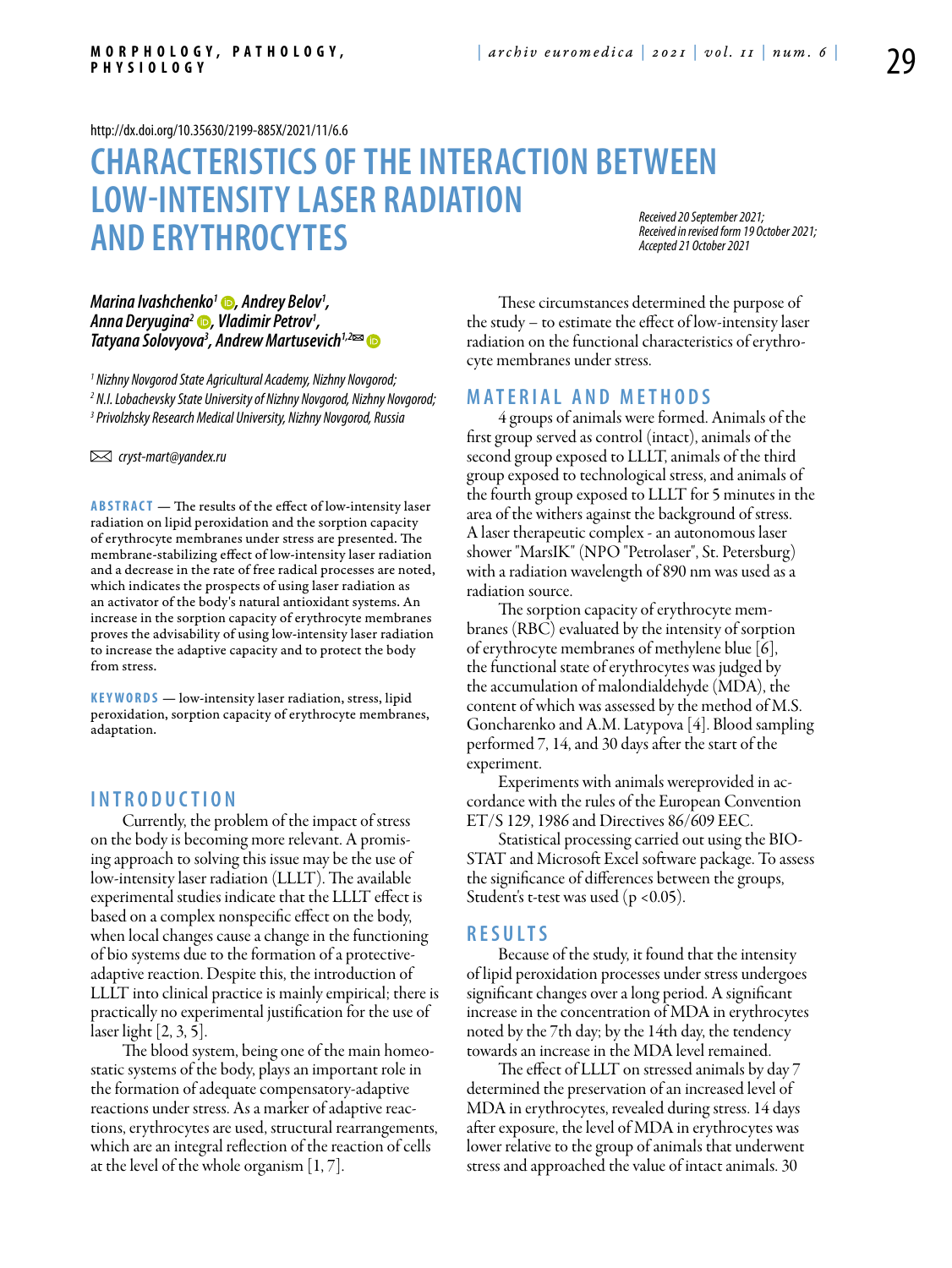days after stress in all groups, the MDA content restored to the level of intact values.

The data obtained are shown in table 1.

To assess the state of erythrocyte membranes, the sorption capacity of erythrocytes studied using methylene blue. Analysis of the sorption capacity of erythrocytes provides information on changes in the barrier properties of the plasma membrane. The decrease in the sorption capacity interpreted from the standpoint of the energy deficit in erythrocytes. An increase in the sorption capacity of erythrocytes considered an indicator of membrane damage and cellular disorganization  $|5|$ .

As shown by the studies presented in table 2, under stress on the 7th day, an increase in the sorption capacity of erythrocytes observed. On the 14th day after stress, the value of the sorption capacity of erythrocyte membranes decreased relative to the values of the control group.

The impact of LLLT against the background of stress promoted an increase in the sorption capacity of erythrocytes by the seventh day. By the 14th day, the sorption capacity of erythrocyte membranes approached that of the control group.

Thus, the effect of stress is manifested by an increase in the processes of free radical oxidation and, accordingly, changes in the lipid spectrum of the erythrocyte membrane. This leads to some loss of peripheral low molecular weight membrane proteins and a relative increase for glycoproteins, which, apparently, increases the sorption capacity of erythrocytes. When a certain critical level of the protein-lipid ratio in the erythrocyte membrane reached, there is already a loss of integral proteins, which leads to a decrease in the sorption capacity of erythrocytes [8].

# **C o n cl u s i o n**

The use of LLLT reduces the content of LPO products, normalizes the sorption capacity of erythrocyte membranes. The LLLT effect is based on its ability to stimulate various processes of protection, adaptation, and compensation. The electromagnetic nature of LLLT suggests the possibility of its interaction with a variety of regulatory mechanisms in living systems. The most important regulatory system of the body is the system of free radical processes, which is associated with many biological phenomena, including the mechanisms of regulation of membrane permeability [9].

Thus, the experimental data give reason to believe that the use of LLLT under stress is justified.

*Table 1. Malonicdialdehyde content (nmol / ml) in erythrocytesunder stress and exposure to low-intensity laser radiation*

| Group of animals         | 7 day            | 14 day           | 30 day          |
|--------------------------|------------------|------------------|-----------------|
| Control (intact animals) | $1.72 \pm 0.23$  | $1.91 \pm 0.31$  | $1.85 \pm 0.26$ |
| Technological stress     | $2.74 \pm 0.29*$ | $2.29 \pm 0.25*$ | $1.92 \pm 0.31$ |
| $Control + LLI$          | $1.78 + 0.26$    | $1.85 \pm 0.42$  | $1.91 \pm 0.23$ |
| $Stress + LLLT$          | $2.61 \pm 0.35*$ | $2.12 \pm 0.37$  | $1.87 + 0.29$   |

*Note: \* — p <0.05 relative to the control group*

*Table 2. Sorption capacity of blood erythrocytes under stress and exposure to low-intensity laser radiation, %*

| Group of animals         | 7 days          | 14 days         | 30 days        |
|--------------------------|-----------------|-----------------|----------------|
| Control (intact animals) | $36.2 \pm 1.8$  | $39.7 \pm 1.5$  | $38.5 \pm 1.4$ |
| Technological stress     | $62.4 \pm 1.5*$ | $54.4 \pm 1.5*$ | $40.3 \pm 1.2$ |
| $Control + LLI$          | $32.7 \pm 1.4$  | $36.1 \pm 1.8$  | $36.2 + 1.3$   |
| $Stress + LLLT$          | $52.6 \pm 1.9*$ | $42.3 \pm 1.4*$ | $34.7 \pm 1.9$ |

*Note: \* — p <0.05 relative to the control group*

#### *Funding*

This work was financially supported by the Russian Foundation for Basic Research, project No 19-316-90066.

#### **R efe r e n ce s**

- 1. Alves A.C., Vieira R.D., Leal-Junior E.C., Dos Santos S.A., Ligeiro A.P., Albertini R., Junior J.A., DE CARVALHO P.D. Effect of low-level laser therapy on the expression of inflammatory mediators and on neutrophils and macrophages in acute joint inflammation // Arthritis Res. Ther. – 2013. – No 15. – Р. 116. doi: 10.1186/ar4296.
- 2. Deryugina A.V., Ivashchenko M.N., Samodelkin A.G., Ignatiev P.S., Balalaeva I.V. Low-level laser therapy as a modifier of erythrocytes morphokinetic parameters in hyperadrenalinemia. Lasers in Medical Science.  $-2019. -\text{No }34(8)$ . – P. 1603–1612. doi: 10.1007/s10103-019-02755-y.
- DERYUGINA A.V., IVASHCHENKO M.N., IGNATIEV P.S., Metelin V.B., Talamanova M.N., Belov A.A., PETROV V.A. Morphofunctional indices of cattle erythrocytes under stress and its correction with low-intensity laser radiation // Bulletin of Russian agricultural science. – 2021. – No 1. – Р. 67–71. doi: 10.30850/vrsn/2021/1/67-71.
- GONCHARENKO M.S., LATIPOVA A.M. Method for assess-<br>ing lipidperoxidation // Laboratornoedelo. 1985. No  $1 - P. 60 - 61.$
- 5. KOPYTOVA T.V. Study of the sorption capacity of erythrocyte membranes to assess the nature of endogenous intoxication in dermatoses // Clinical laboratory diagnostics. – 2006. – No 1. – P. 18–19.
- 6. Kujawa J., Pasternak K., Zavodnik I., Irzmański R., WRÓBEL D., BRYSZEWSKA M. The effect of near-infrared